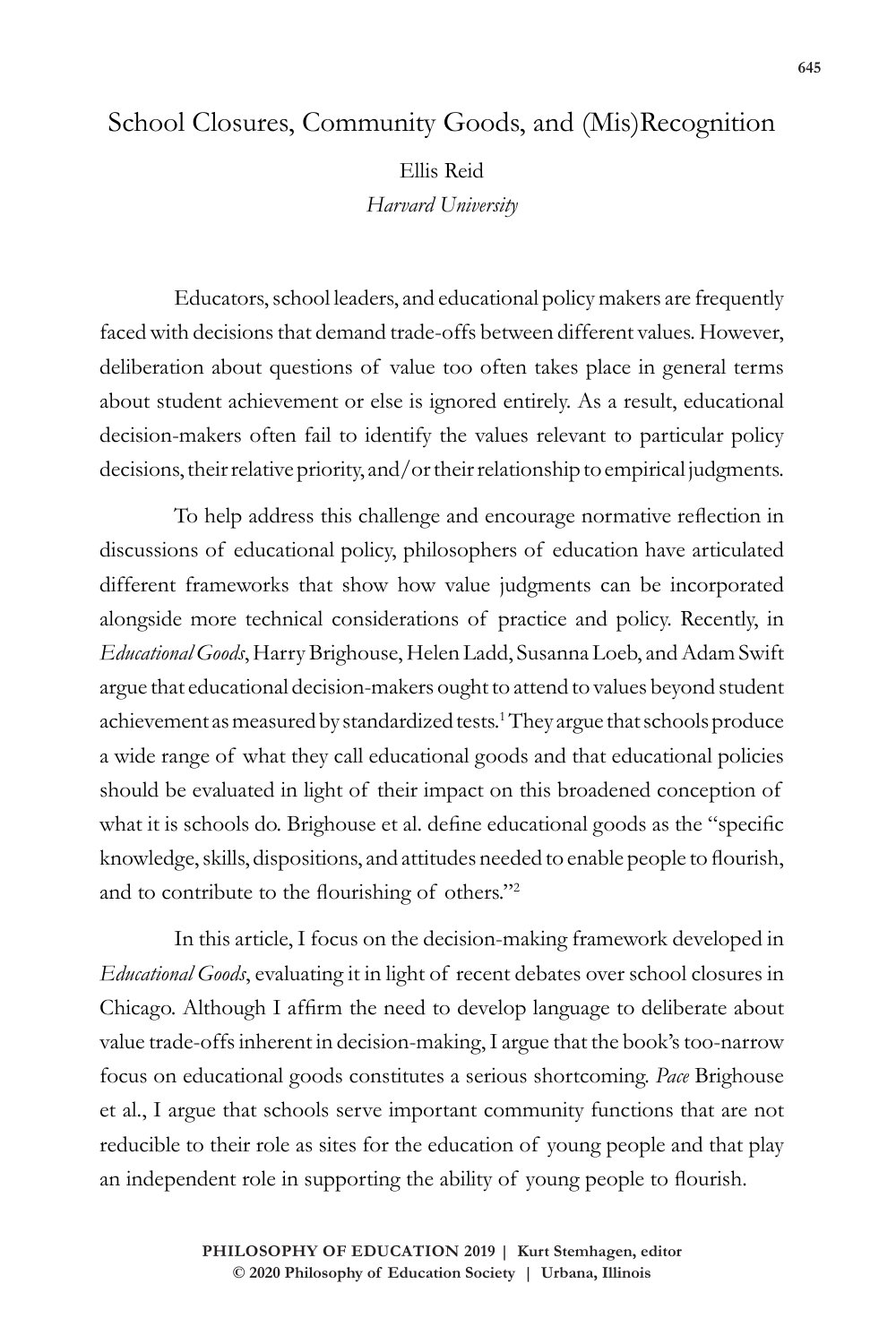I defend three central claims in this essay. First, I argue that schools – alongside other neighborhood organizations – function as community hubs, helping to foster valuable social capital that plays a key role in ensuring conditions under which the lives of young people may go well. Second, I argue that understanding the school as a community hub helps us to understand community resistance to school closures and takeovers, which is often centered on the value of local social and organizational ties. Third, I argue that the failure to recognize the value of this social capital threatens the equal standing of those members of the community who insist these ties do have value for them. Although any given school closure or takeover may on balance be the right decision, I argue this failure to see local social capital as valuable threatens to turn into what Nancy Fraser calls *misrecognition* – a kind of injustice whereby the equal status within a political community of an individual or entire group is threatened.<sup>3</sup> This, I argue, has implications for the flourishing of young people facing the closure or takeover of their school.

# A FRAMEWORK FOR EDUCATIONAL DECISION-MAKING

*Educational Goods* does two important things. First, it works to clarify the set of values most relevant to educational policy. In spite of their importance, the values underpinning policy discussion are not always made explicit, at least some of the time because the relevant decision-makers themselves are not clear about what values are at stake. Here, values are understood as "whatever is good or right about an action or state of affairs, what it is that makes them valuable."<sup>4</sup> *Educational Goods* identifies three different categories of value: educational goods, distributive values, and independent values. I mentioned educational goods in the previous section. They consist in a set of "knowledge, skills, dispositions, and attitudes" necessary for flourishing.<sup>5</sup> Distributive values have to do with how educational goods are distributed. Finally, independent values are values outside of education itself that must often be traded off against educational goods. These three different categories of value each contain multiple elements:<sup>6</sup>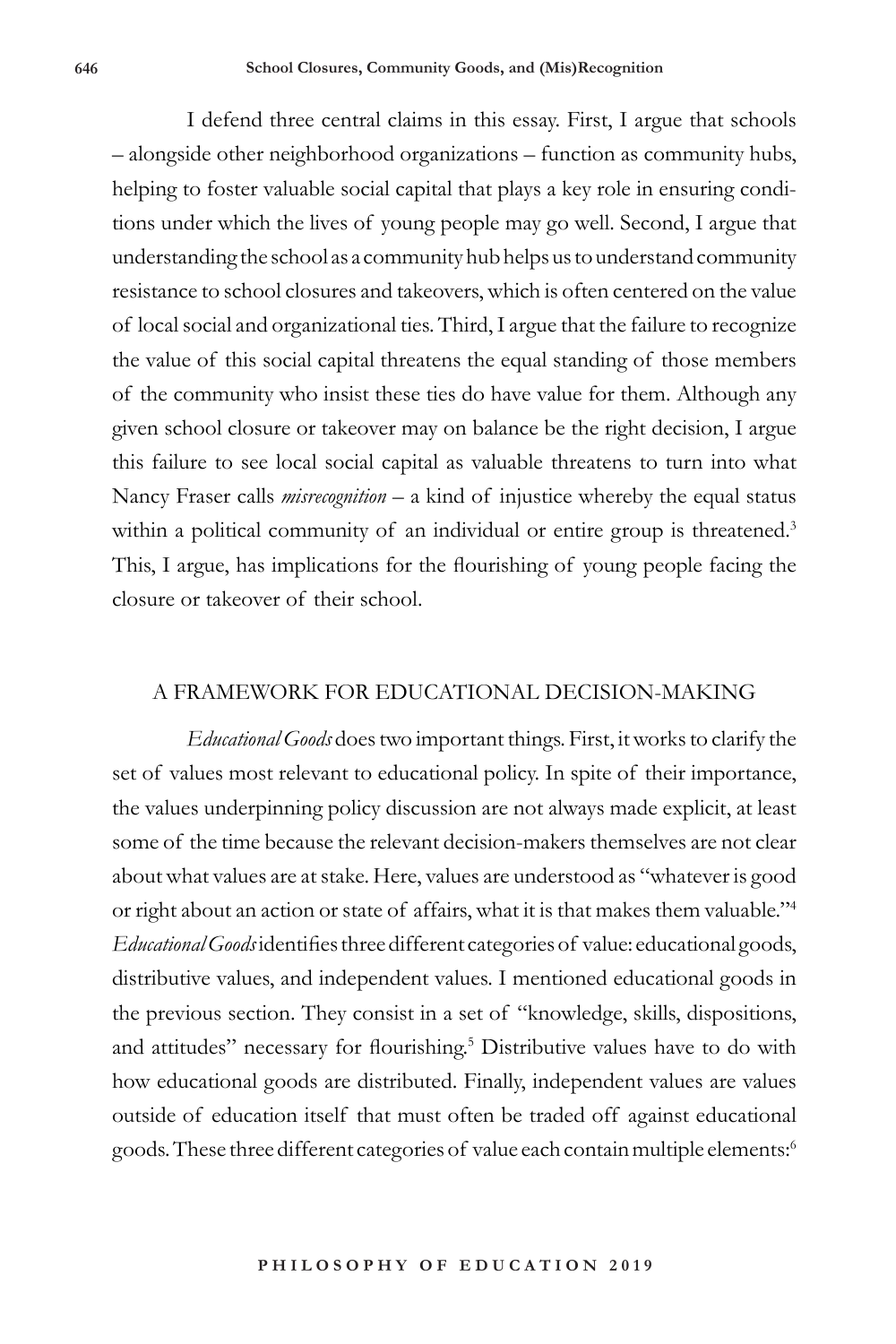| Educational Goods                | Distributive Values | Independent Values                                              |
|----------------------------------|---------------------|-----------------------------------------------------------------|
| Capacity for economic   Equality |                     | Childhood goods                                                 |
| productivity                     |                     |                                                                 |
| Capacity for personal   Adequacy |                     | Parents' interests                                              |
| autonomy                         |                     |                                                                 |
|                                  |                     | Capacity for demo- Benefitting the least Respect for democratic |
| cratic competence                | advantaged          | processes                                                       |
| Capacity for healthy             |                     | Freedom of residence and                                        |
| personal relationships           |                     | of occupation                                                   |
| Capacity to treat oth-           |                     | Other goods                                                     |
| ers as equals                    |                     |                                                                 |
| Capacity for personal            |                     |                                                                 |
| fulfillment                      |                     |                                                                 |

The second important thing *Educational Goods* does is offer a framework for decision-making in educational policy that incorporates both empirical questions and questions of value. Brighouse et al. name four distinct elements of sound decision-making:

- (1) Identify the main values in play
- (2) Identify the key decisions relevant to those values
- (3) Assess the options in light of the values and evidence
- (4) Establish what is the best policy overall in the circumstances<sup>7</sup>

No educational policy decisions will be free of trade-offs among goods, if only because the necessary time or money required to make that decision could have been spent elsewhere. Frequently, policy decisions will require non-trivial trade-offs among educational goods and independent values. Educational policy decisions will also impact the distribution of educational goods, effecting tradeoffs between different people as well. By insisting that decision-makers clarify the relevant values at stake, *Educational Goods* supports sound policymaking attentive to the complexity of the relevant judgments.

I want to point out two important features of Brighouse et al.'s account. First, the educational goods the authors enumerate all inhere in the individual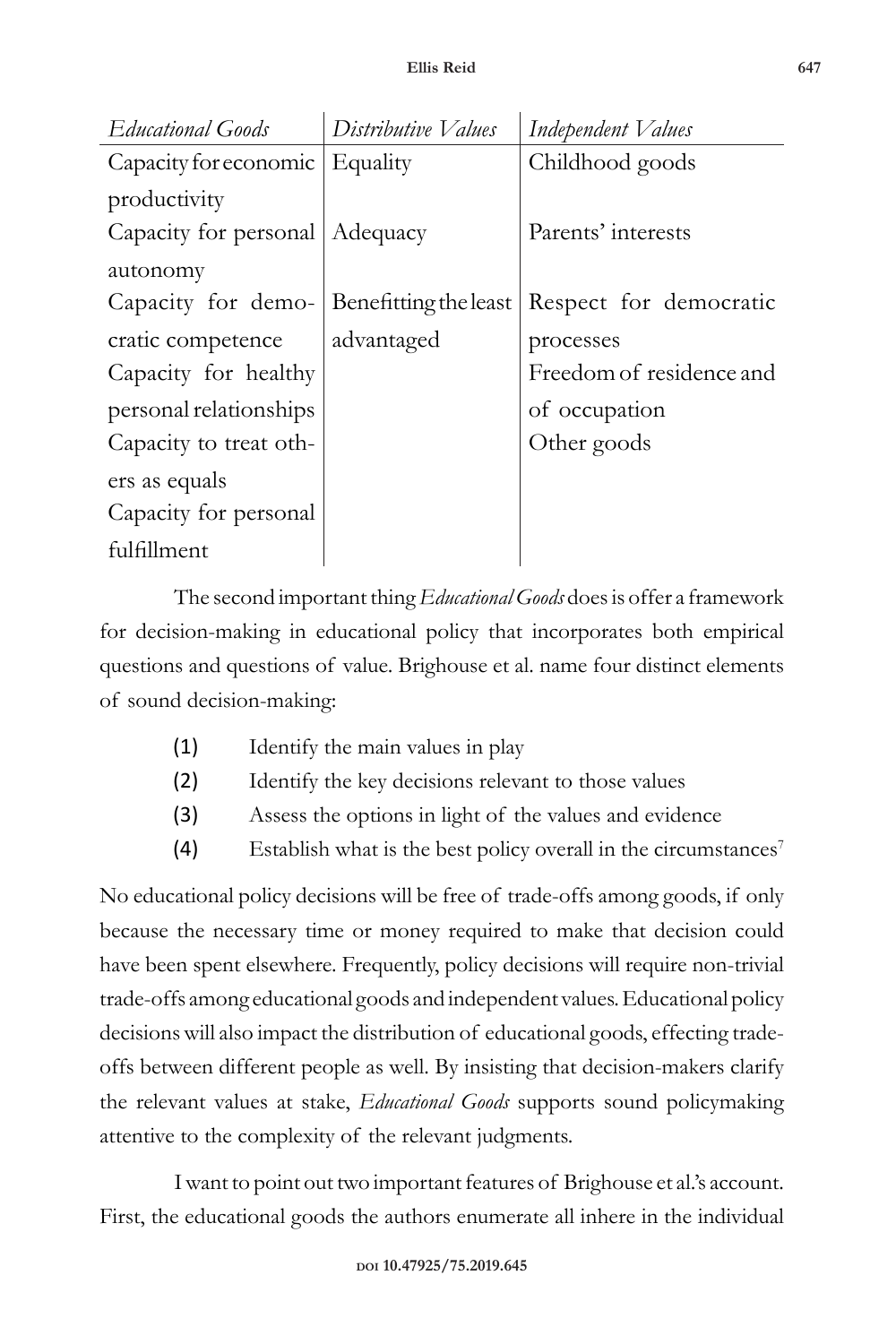student. That is, educational goods are conceptualized as outcomes of the educational process. Relatedly, their value rests on their purported contribution to individual flourishing. This does not mean that they are necessarily individualistic values. The authors make clear that at least some of these goods are valuable insofar as they allow individuals to contribute to the flourishing of others. Treating others as equals, for instance, may be understood as a necessary aspect of living well. More straightforwardly, however, being disposed to treat other as equals is valuable because it ensures we all live in a context in which we can flourish.

Second, while the authors generally talk about education and the importance of educational goods to flourishing, their audience is comprised of decision-makers whose primary responsibility isn't education per se. Rather, their audience consists of professionals who impact *schooling*. They're talking to principals, superintendents, and state and federal policymakers who do not teach but who make decisions that impact outcomes from curriculum to funding for parent outreach programs to whether or not a school opens its doors after hours for a community forum.

Given one and two – that is, *Educational Goods*'s narrow focus on educational goods and the fact that its primary audience has control over schools and schooling – I argue that the book's conceptualization of educational goods implies an understanding of the school as exclusively a site for education. An understanding of the school as community center, venue for democratic deliberation, or provider of social services is notably absent. I believe this is a problem. Although the authors acknowledge our ability to flourish demands more than a good education, they fail to acknowledge that more than teaching takes place within the four walls of the school building. Later, I will argue these other school functions are also important to supporting the ability of young people to flourish.

The authors might respond that considerations like these are the precise reason they incorporated other goods within their independent values category. In *Educational Goods*, other goods functions as a placeholder for all of the other goods that must be traded off against educational goods when making policy decisions. I think this response is insufficient for two reasons. First, when talking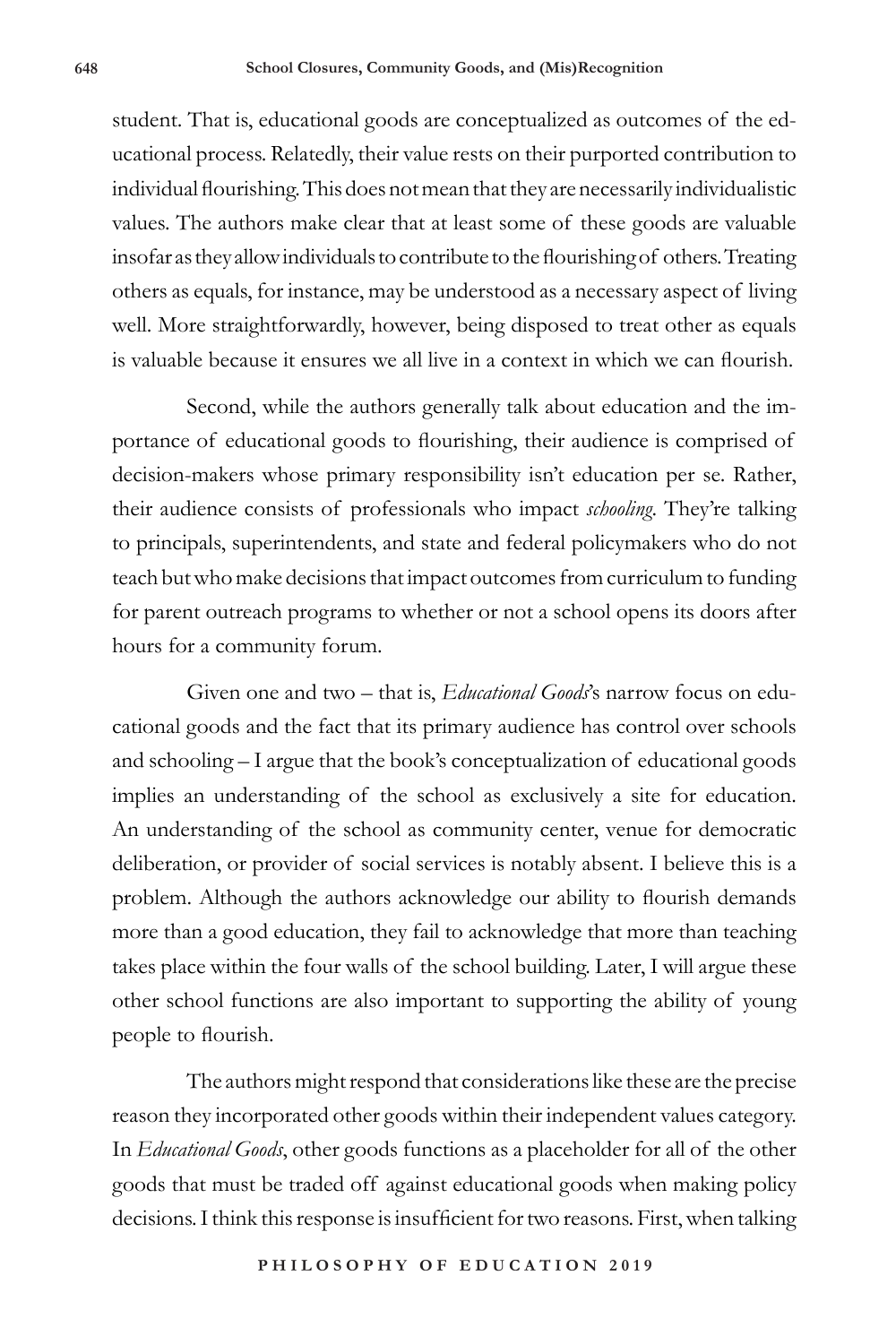about other goods, the authors explicitly and exclusively discuss values unrelated to schooling, naming "health, transportation, housing, [and] environmental protection" in particular.<sup>8</sup> Second, given the emphasis in the rest of the book on educational goods and the lack of discussion of any community roles schools may play, the idea that educational decision-makers ought to pay attention to the community role of schools is, at best, underdeveloped. While Brighouse et al. do note that other goods contribute to flourishing and that determining how to distribute resources to these various goods depends on weighing their contribution to overall flourishing in the present and in the future, I believe an explicit articulation of the community goods produced by schools is needed.

# SCHOOLS AND SOCIAL CAPITAL

In this section, I unpack one of the ways in which our social surroundings impact our life chances. I first describe how the organizations in which we spend our time play an outsize role in the quality and size of our social networks, which play a vital role in our wellbeing. Next, I argue that schools are an important site for interaction among community members, facilitating the accumulation of social ties vital to, in particular, the wellbeing of caregivers. Given the wealth of research in developmental psychology showing the importance of caregivers to the long-term wellbeing of children, I argue educational decision-makers concerned with the flourishing of young people ought to attend to the ways their decisions impact caregivers too.<sup>9</sup>

Mario Small offers a helpful account of social capital.<sup>10</sup> He explains that "social capital theory argues that people do better when they are connected to others because of the goods inherent in social relations."11 Small is particularly concerned with the ways that differences in the qualities of individuals' networks – what he refers to as "network inequality" – contribute to differences in wellbeing.12 To understand the origins of network inequality, he focuses on how it is that individuals come to form social and organizational ties. His central premise is "that people's social capital depends fundamentally on the organizations in which they participate routinely, and that, through multiple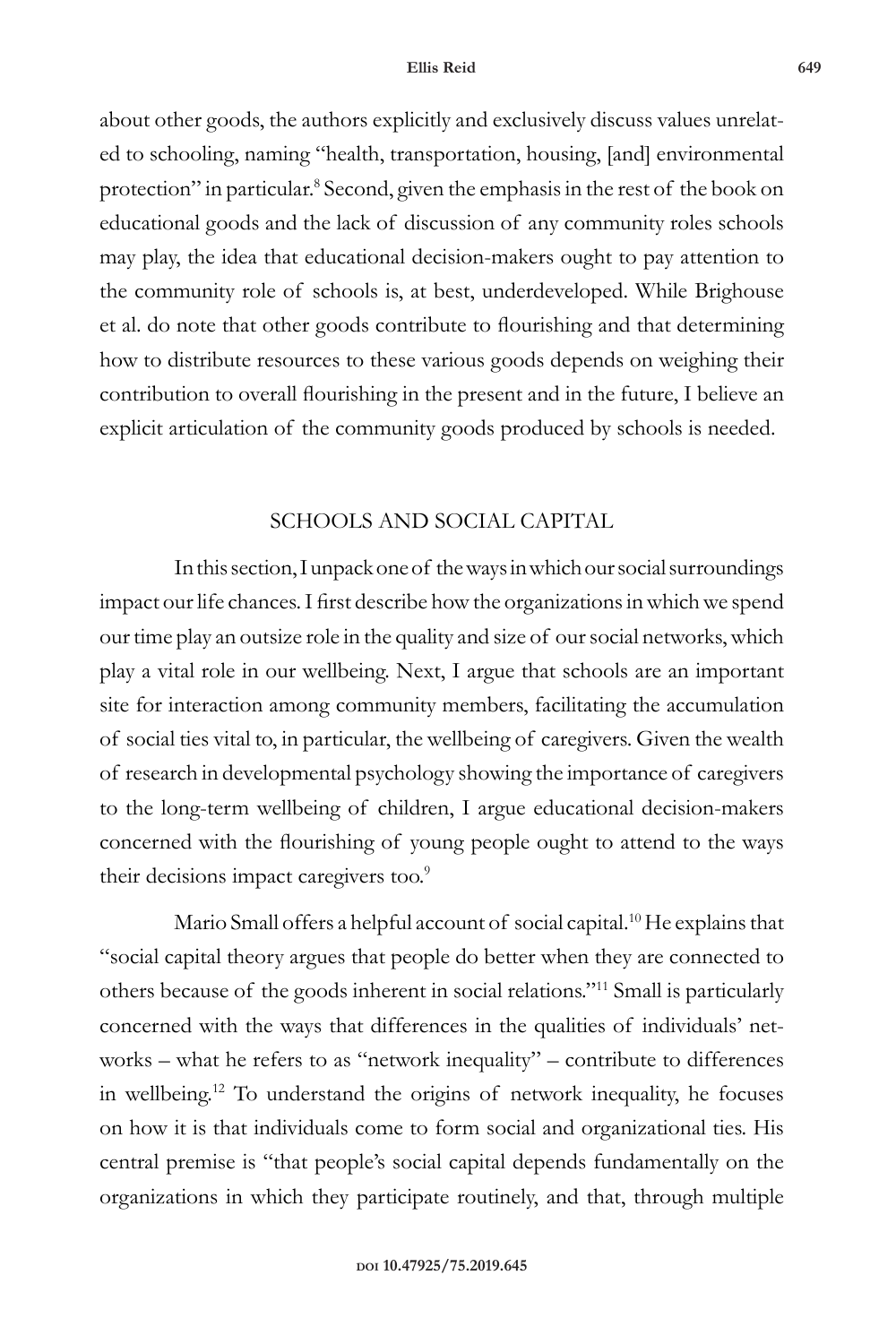mechanisms, organizations can create and reproduce network advantages in ways their members may not expect or even have to work for."13 In other words, understanding network inequality demands understanding the organizations in which people spend their time.

Small argues that we ought to view individuals as "organizationally embedded actors."14 That is, the ties we form – both to other people and to organizations – are shaped by the organizations in which we participate and the ways they structure our interactions with others. He refers to the process by which organizations help their participants form these ties as "brokerage."<sup>15</sup> Organizations that function as effective brokers help us to build social capital and can increase our wellbeing. However, not all organizations are created equal. Rather, Small argues "that organizations exhibit regular patterns that would lead us to expect some of them to be systematically effective brokers—so effective that, through their effects on social capital, they can measurably effect the well-being of their participants."<sup>16</sup>

To understand what makes an effective broker, Small studies childcare centers in New York City and the many caregivers – mothers in particular – who populate them. Two key findings are worth noting. First, Small found that mothers whose children were enrolled in centers tended to make more friends and were less likely to be socially isolated than mothers whose children weren't enrolled in centers. Second, mothers whose children were enrolled in centers experienced lower levels of hardship, even controlling for prior levels of wellbeing. Small hypothesizes that this is likely due in large part to both the organizational and social ties mothers forged during their time at the centers. Notably, for low-income mothers, Small found an effect on experienced levels of hardship whether or not these mothers reported that they made new friends at their center. He hypothesizes that this effect is likely due in large part to the organizational ties that mothers made to organizations offering resources valuable to low-income families in particular.<sup>17</sup>

Although Small doesn't discuss schools specifically, his findings suggest that they at least have the capacity to be similarly effective brokers. With respect to social ties, he identifies a number of key features of an effective broker, in-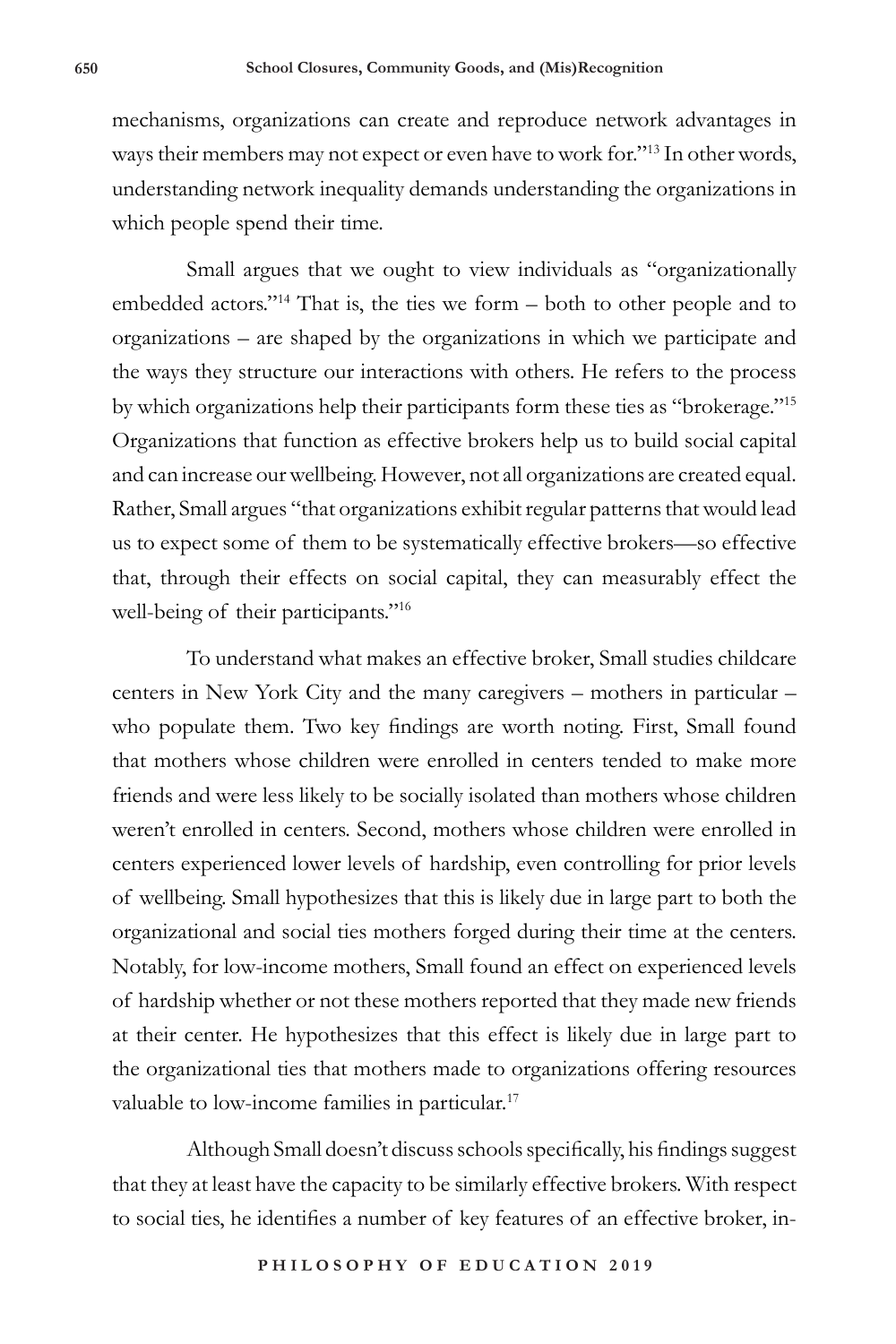#### **Ellis Reid 651**

cluding opportunities for regular and long-lasting interaction in a noncompetitive context. With respect to organizational ties, effective brokers will also tend to have diverse organizational networks.<sup>18</sup> Through PTA meetings, fundraising drives, pick-up and drop-off, as well as sports and cultural events, schools possess many of these characteristics. In particular, given at least potential connections to other state agencies and the fact that many public schools already share space with local nonprofits, I believe there is good reason to believe these schools have the potential to be particularly effective brokers of organizational ties. Following Small's work in New York, this may be particularly important for caregivers in low-income families who are most at risk of suffering severe hardship.

Certainly, we might think that different schools will possess these characteristics to different degrees. We might also think that, for instance, elementary schools that tend to encourage more family involvement than high schools may generally be better brokers. Nevertheless, Small's work provides good reasons to pay attention to the roles that schools play in the creation of social capital. In supporting the wellbeing of caretakers and reducing the levels of hardship they experience, schools support the flourishing of young people by supporting the health of their families. Although schools may play additional important community roles, I believe this role as social and organizational broker is sufficient to show that the implicit understanding of the school in *Educational Goods* needs revising. I hold that insofar as educational decision-makers – principals, superintendents, policymakers – have some control over levers that impact the school's ability to be an effective broker, they ought to pay careful attention to them.

## SCHOOLS CLOSURES AND (MIS)RECOGNITION

A discussion of the community role of schools would be incomplete without acknowledging the ways that schools are often understood by residents as the heart of their community. When schools close or are taken over without input, residents understandably feel their standing in the community is challenged, whether or not there exist good reasons for that particular policy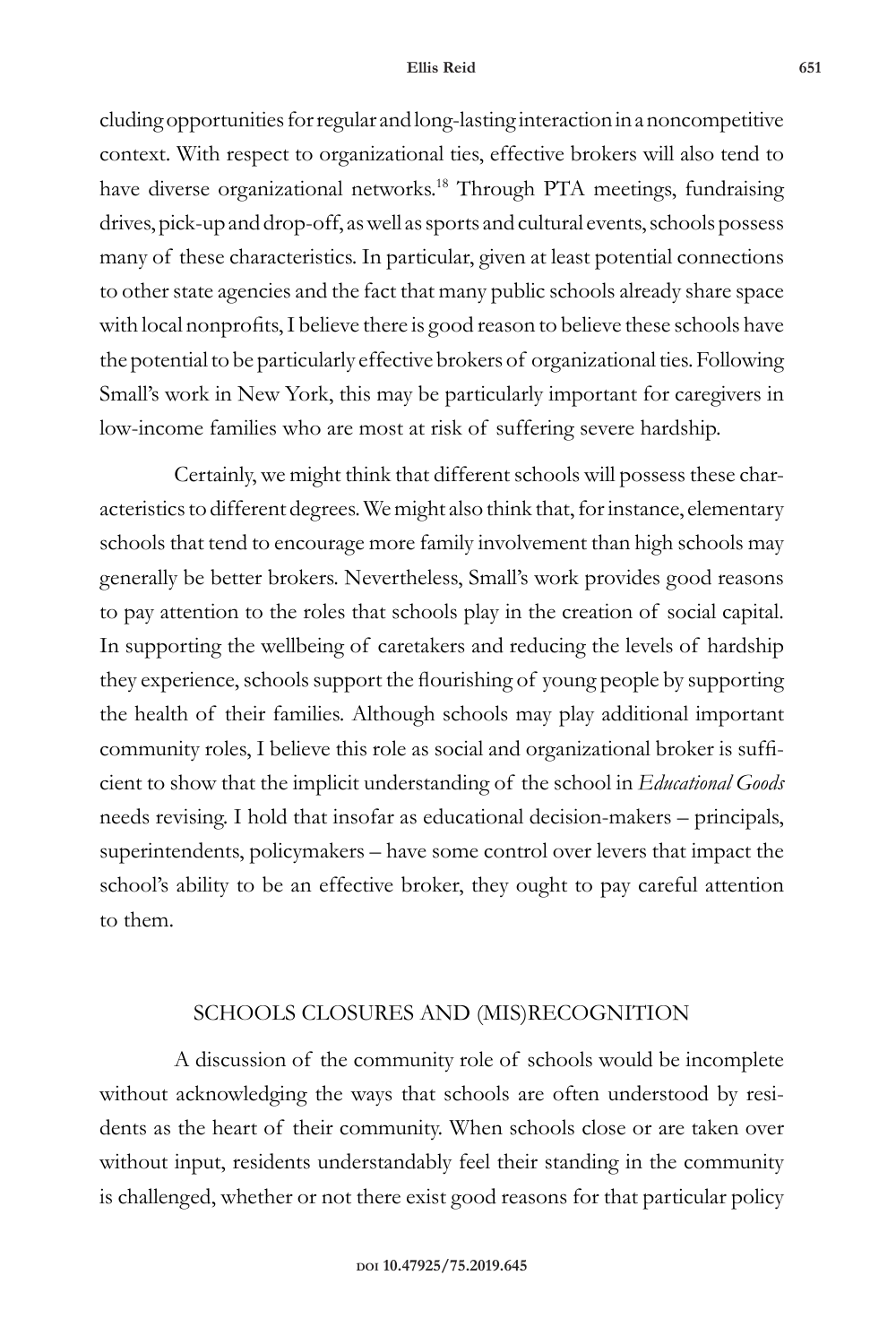decision. My aim in this section is not to show that school closures and takeovers are always a bad policy decision. Rather, I mean to argue that the failure on the part of educational decision-makers to attend to the role of schools as at least potential brokers of social and organizational ties – that is, to ignore the community goods produced by schools – risks leading to suboptimal decisions that improperly value the relative contributions of educational and community goods to flourishing. Moreover, this failure to attend to the value of community goods at all risks marginalizing the voices of community members in favor of supposedly objective measures like test scores and utilization rates, which constitutes a further harm to community members, families, and young people.

I focus on Chicago, which saw a large wave of school closures in 2013 followed by a smaller wave in 2018. There, parents, teachers, and community activists have all accused Chicago Public Schools (CPS) of failing to recognize the equal standing of themselves and their communities. In 2013, for instance, one local community activist and member of a group of pastors lobbying to halt the school closures argued, "If nobody is going to be heard at the hearings, what's the use of having the hearings? If it's a done deal, then stop wasting everybody's time." He continued, "This is a mayor that refuses to have a conversation with the people who really do the work."19 Echoing the concern about the lack of community input and recognition, Chicago Teacher's Union (CTU) President Karen Lewis noted that these changes were approved by "an unrepresentative, unelected corporate school board."<sup>20</sup>

Again, in 2018, CPS moved to close an additional four high schools in the predominantly African-American Englewood neighborhood of Chicago and to convert a high-performing elementary school into a new neighborhood high school. Acknowledging issues with the earlier round of school closures, CPS CEO Janice Jackson insisted these plans – specifically the decision to phase out the four high schools over time – were informed by community input. She said, "I've been in CPS for a long time and have not seen the level of flexibility that's present in the school action plans that we're presenting today. Those changes were made because of community input."<sup>21</sup> Given that three of the schools slated to close rank among the most under-enrolled and under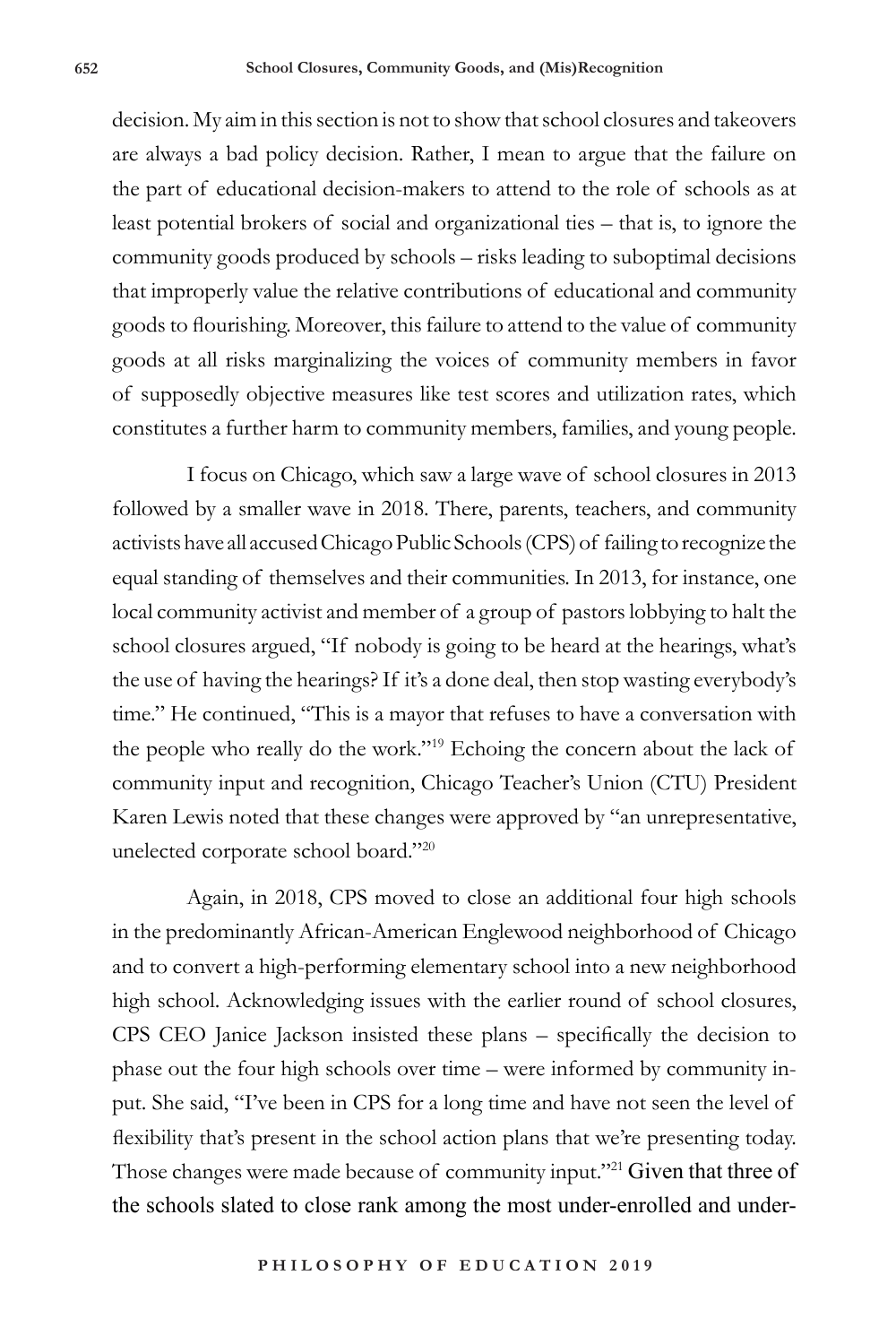resourced schools in the district, Jackson has at least some reason to think she is doing right by the affected students. A member of the group Parents 4 Teachers, however, disagreed. She argued, "These closings are a scam. They're not about moving children into better schools, they're about destabilizing black and brown communities."<sup>22</sup>

Irrespective of the intentions of CPS, many community members felt these school closures as a kind of death. University of Chicago Researchers studying the 2013 school closures found that closings "severed the longstanding social connections that family and staff had with their schools and with one another, resulting in a period of mourning."23 Study participants told researchers that they wished their feelings of grief and loss had been validated. Commenting on the strength of ties at schools open for decades, the researchers note that, "Because of these connections, schools foster social cohesion and serve as stabilizing forces in a community. When schools shut down, it can have a destabilizing effect because connections can be severed."24 These experiences, then, suggest that the social networks formed in and around schools are important both for the individual, who experiences their absence as a kind of death, and the community, which draws from these schools stability and social cohesion. I believe that once we have come to see the school in its capacity as a community institution, we are better able to understand the roles schools play in the lives of community members the sorts of meanings people attach to them. This helps us to understand the objections and concerns raised in places like Chicago over school closures.

I believe the *Educational Goods* framework would have failed at being sufficiently action-guiding for decision-makers deliberating on whether or not to close schools in Chicago. Although members of the closed school communities understood the value of the social ties formed on their playgrounds and in their hallways, decision-makers in Chicago appeared to have missed the value of these ties. The framework, focused on individual capacities, would not have helped to correct this important lacuna. Even had they heard residents and recognized the value of community goods, might CPS have moved to close some of these schools anyways? Possibly, and that may not have been such a bad thing. How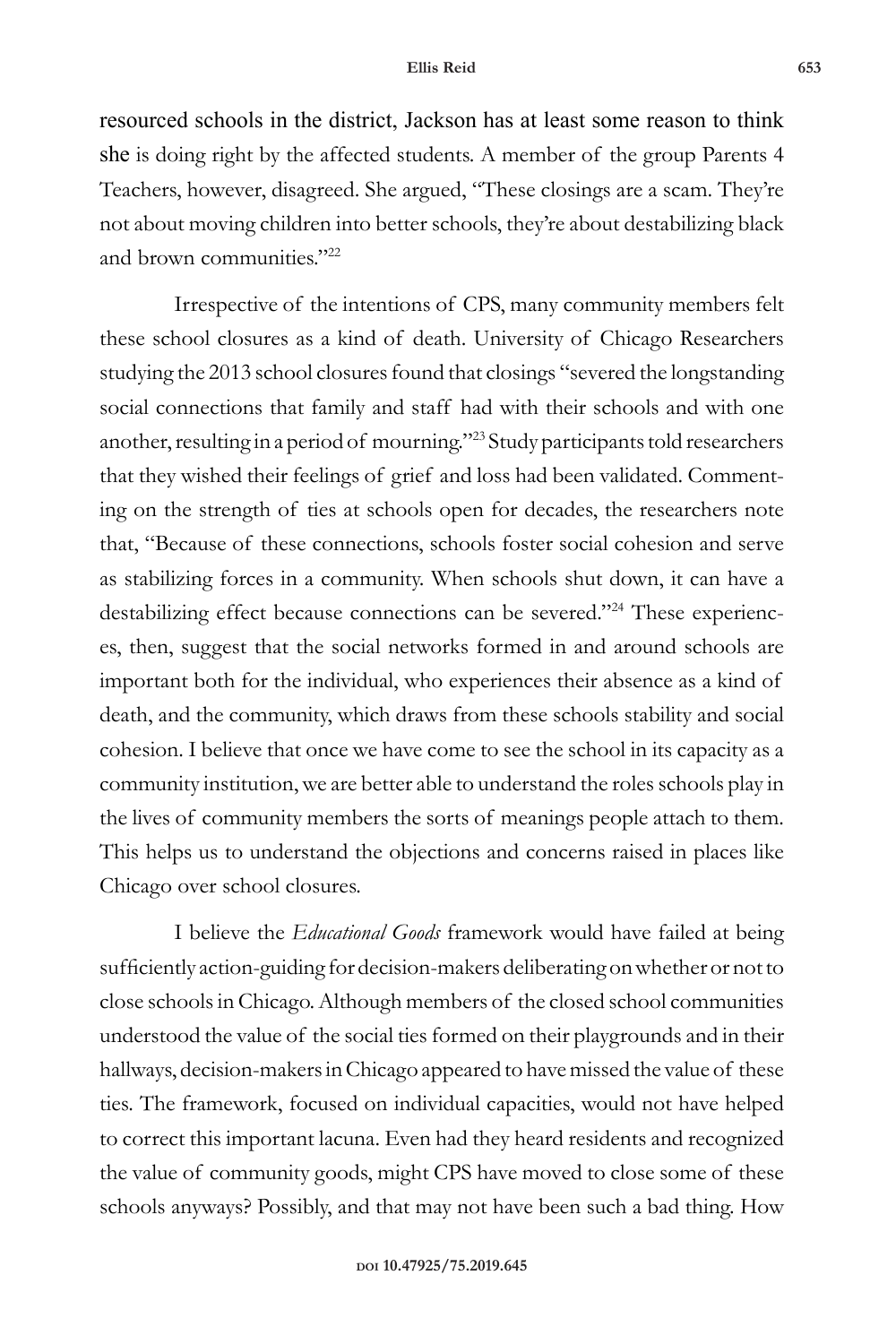one weighs educational goods, community goods, and independent values is a challenging, context-dependent question. However, I am certain that if one is not looking for community goods at all, one is bound to miss them.

The claims of Chicago residents point towards a second way in which the failure to recognize the value of community goods threatens the wellbeing of young people. I argue that the institutional failure to recognize the value of schools as an important site for the formation and maintenance of local social bonds constitutes a form of misrecognition. Misrecognition, I believe, helps us to understand the claims of residents who argue school closures are efforts to destabilize communities of color and constitute part of a broader pattern of racist neglect. Their charge is that not only are they denied vital educational resources but also that their standing in the city is threatened as CPS policy understands them, their families, and the young people of their community as less than.

To defend this claim, I need to say more about the nature of recognition. Unlike other theorists who have understood recognition in terms of self-realization, Fraser offers a "*status model of recognition*" in which misrecognition is a matter of "*status subordination*."*<sup>25</sup>* She writes:

> To be misrecognized, accordingly is not to suffer distorted identity or impaired subjectivity as a result of being depreciated by others. It is rather to be constituted by *institutionalized patterns of cultural value* in ways that prevent one from participating as a peer in social life. On the status model, then, misrecognition is relayed not through deprecatory attitudes or free-standing discourses, but rather through social institutions. It occurs, more precisely, when institutions structure interaction according to cultural norms that impede parity of participation.<sup>26</sup>

Status subordination threatens the ability of marked groups to participate in the public sphere on equal terms. Forced to contend with stigmatizing and institutionalized patterns of value, groups suffering from status subordination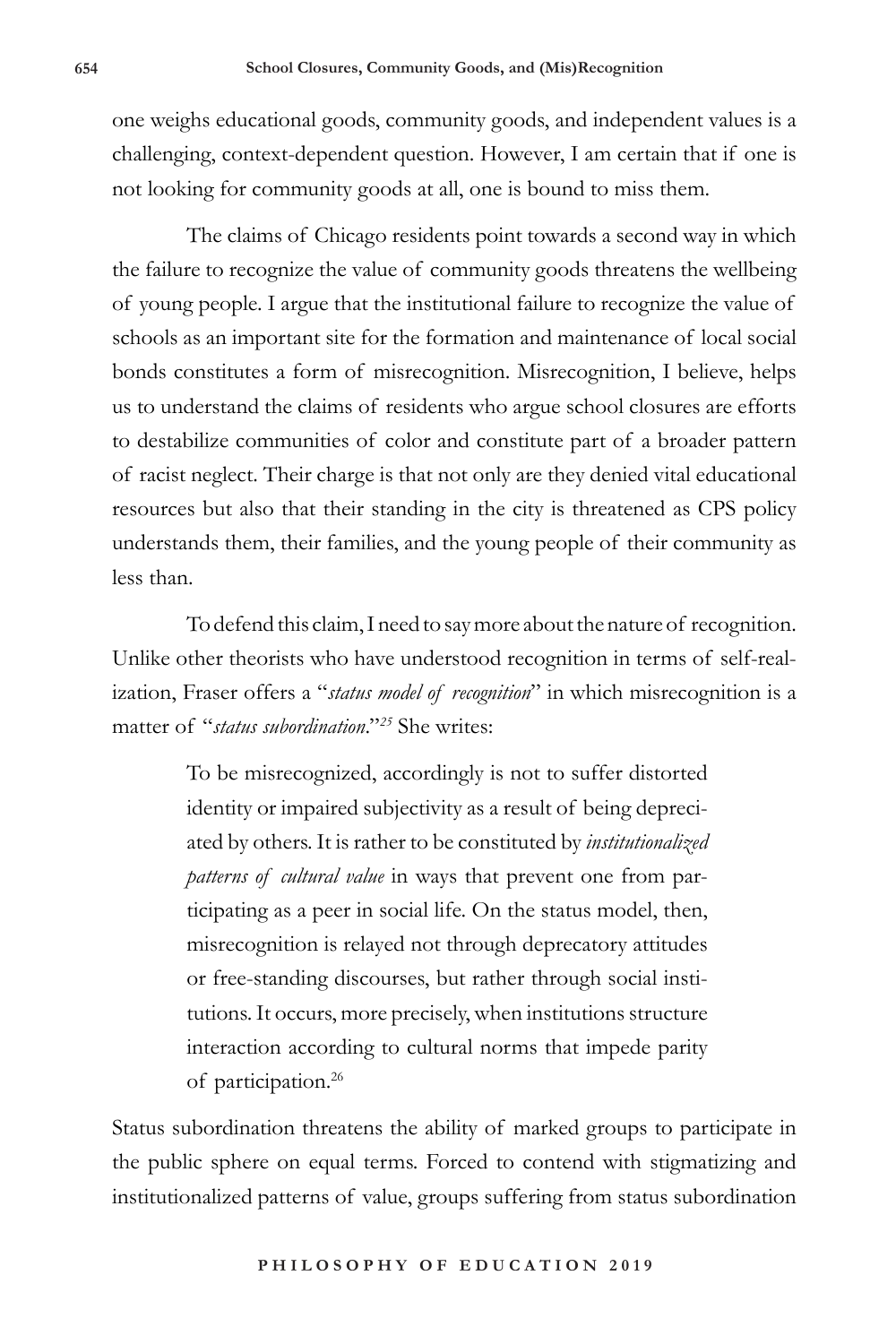suffer from injustice. As examples, Fraser mentions cultural norms that construct being gay as a perversion, "female-headed households" as improper, and blacks as dangerous.<sup>27</sup>

I argue that under conditions of categorical inequality across multiple domains (e.g. wealth, health, education), ostensibly neutral patterns of cultural value (e.g. standardized test scores) can contribute to misrecognition. The reason for this lies in the fact that we have a tendency to assume that "robust statistical regularities are due to the nature of things."28 So, when particular groups of students reliably perform worse than other groups of students on standardized tests, there is a widespread tendency to take this statistical regularity as evidence that of students being naturally lower performing, obscuring the complex structural underpinnings of such gaps. The students in the schools, along with their teachers, families, and even the schools themselves, become marked as deficient or deviant, thereby suffering status subordination. I focus on misrecognition in order to call attention to the role played our method of valuing schools in contributing to status subordination. While patterns of systematic disinvestment in particular communities certainly plays a role in this process, I believe that it's also the case that in failing to attend to the myriad ways schools supporting the wellbeing of our most vulnerable young people in favor of a handful of limited metrics, we create conditions that are inhospitable to participatory parity.

Although arguably this understanding of misrecognition is different from Fraser's in some respects, I believe my account to be in line with her basic project. She writes that those who make claims for recognition "aim… *to deinstitutionalize patterns of cultural value that impede parity of participation and to replace them with patterns that foster it*."29 I believe we should read Fraser here as insisting that all institutionalized patterns of cultural value – whether they be norms around marriage or school standards – be oriented towards ensuring all people can approach one another as equals.

I want to be clear that my point is not that there are no bad schools. In fact, I am sure there are some schools that simply are not very good, neither by the lights of the state nor by the lights of the families supposedly being served. Rather, my point is that adopting a broader conception of the value of a school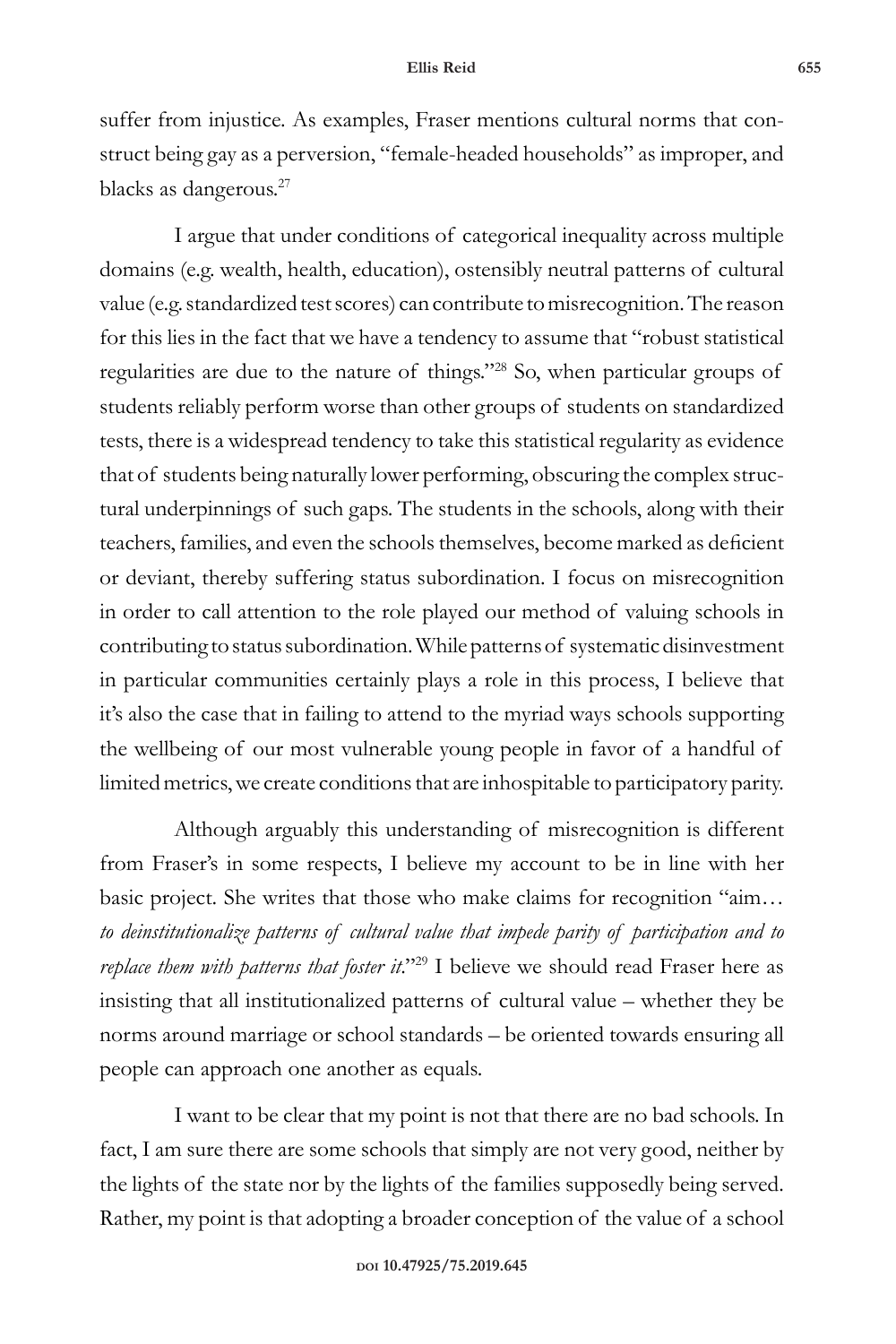will almost certainly reveal that some "failing" schools do some things well, that their teachers and students may even excel in some areas. Given the fact of categorical inequality and our tendency to make essentializing judgments, I believe that broadening our conception of what constitutes a successful school will help prevent the social subordination of marginalized groups. *Educational Goods* certainly goes a long way in helping us to see schools more broadly, providing much needed for vocabulary for considering the range of educational goods they provide. I do not believe, however, that it has gone far enough.

### CONCLUSION

I argue that we ought to view schools both as sites for education and as important organizations within the broader organizational ecology of a community. In their first aspect, schools do produce educational goods. In their second aspect, schools serve as community hubs that encourage the creation of social capital, supporting the health of communities and the flourishing of young people. Given the central place of market-based reforms – which turn on the possibility of closing schools that fail to attract student-consumers – within the national educational policy discourse, understanding and deliberating about the community aspect of schools, in addition to their educational aspect, is imperative to understanding the full range of values at stake in decision-making.

In light of all this, the framework set out in *Educational Goods* must be broadened to incorporate community goods. Community goods are those goods apparent when schools are looked at from the perspective of the organizational ecology of a community. They include:

- (1) Connections to outside organizations
- (2) Access to inclusive community space

While these goods are valuable in part because they contribute to educational goods – by providing parents and other community members with resources on which they can draw to advocate for educational reform – they are not reducible to these contributions. Rather, we should understand schools as comprising part of a web of organizations that help to undergird community life, thereby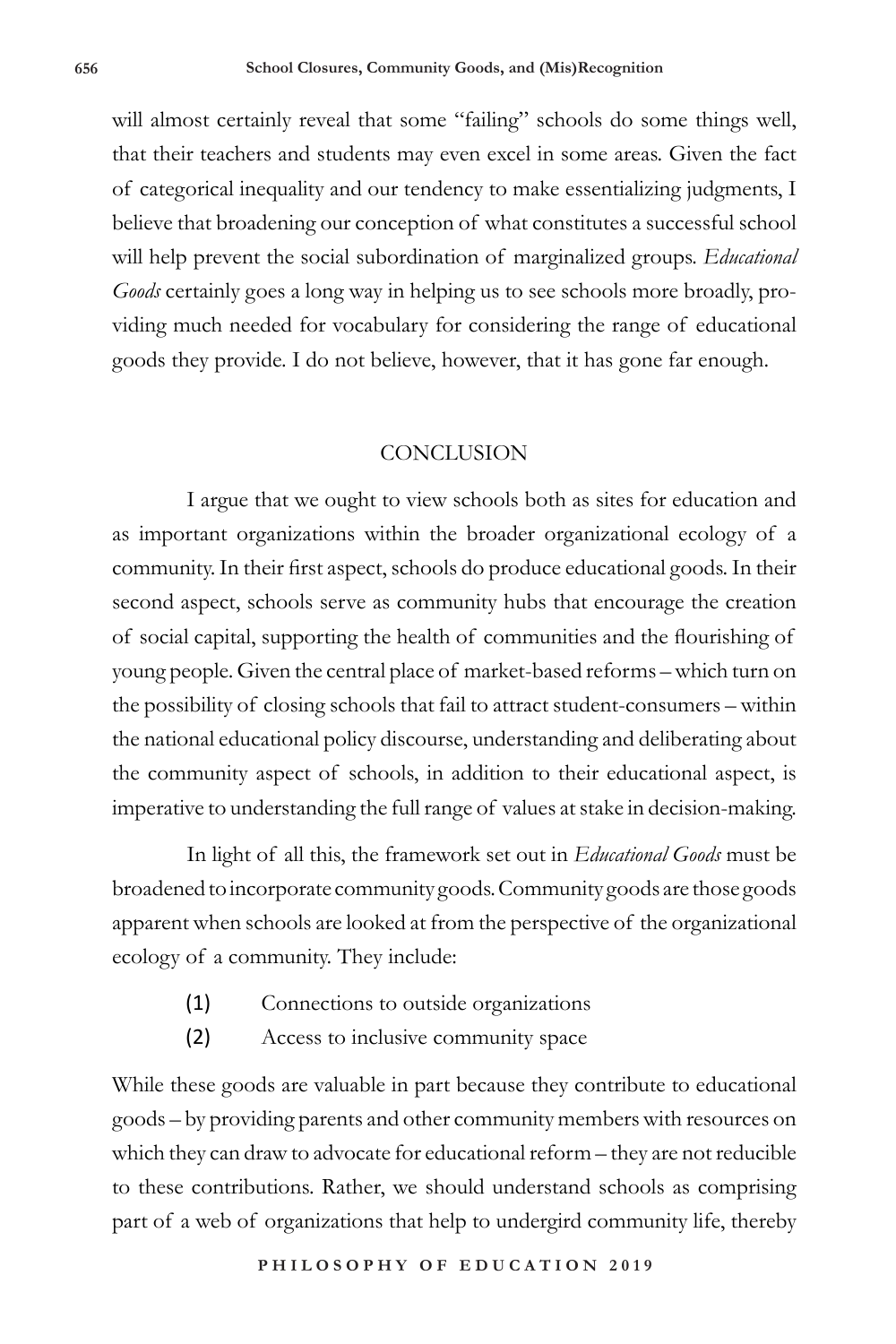independently contributing to the flourishing of young people.<sup>30</sup>

Finally, by attending to these goods, educational decision makers are in a better position to attend to the input of community members who insist on the importance of local social capital. In this way, the threat of misrecognition is diminished, as decision-makers become aware of forms of value they had previously failed to attend to. Although I do believe school closures are a viable policy tool, ignoring the value of community goods threatens to mislead educational decision-makers as to which schools need to be closed and when.

2 Ibid., 22.

8 Ibid., 41.

- 15 Ibid., 18.
- 16 Ibid., 21.
- 17 Ibid., 37–44.
- 18 Ibid., 21–22.

<sup>1</sup> Harry Brighouse, Helen Ladd, Susanna Loeb, and Adam Swift, *Educational Goods: Values, Evidence, and Decision Making* (Chicago: The University of Chicago Press, 2018).

<sup>3</sup> Nancy Fraser, "Rethinking Recognition," *New Left Review* II, no. 3 (2000): 107–20. 4 Brighouse et al., *Educational Goods*, 4.

<sup>5</sup> Ibid., 22.

<sup>6</sup> Ibid, 23, 32–36, 37.

<sup>7</sup> Ibid., 76.

<sup>9</sup> e.g. Leah Matas, Richard A. Arend, and L. Alan Sroufe, "Continuity of Adaptation in the Second Year: The Relationship between Quality of Attachment and Later Competence," *Child Development* 49, no. 3 (1978): 547–56, https://doi. org/10.2307/1128221; Betty Hart and Todd R. Risley, "American Parenting of Language-Learning Children: Persisting Differences in Family-Child Interactions Observed in Natural Home Environments," *Developmental Psychology* 28, no. 6 (1992), 1096; Meredith L. Rowe, "A Longitudinal Investigation of the Role of Quantity and Quality of Child-Directed Speech in Vocabulary Development: Child-Directed Speech and Vocabulary," *Child Development* 83, no. 5 (September 2012): 1762–74, https://doi.org/10.1111/j.1467-8624.2012.01805.x.

<sup>10</sup> Mario Luis Small, *Unanticipated Gains: Origins of Network Inequality in Everyday Life* (New York: Oxford University Press, 2010).

<sup>11</sup> Ibid., 7.

<sup>12</sup> Ibid., 9.

<sup>13</sup> Ibid., 5.

<sup>14</sup> Ibid.